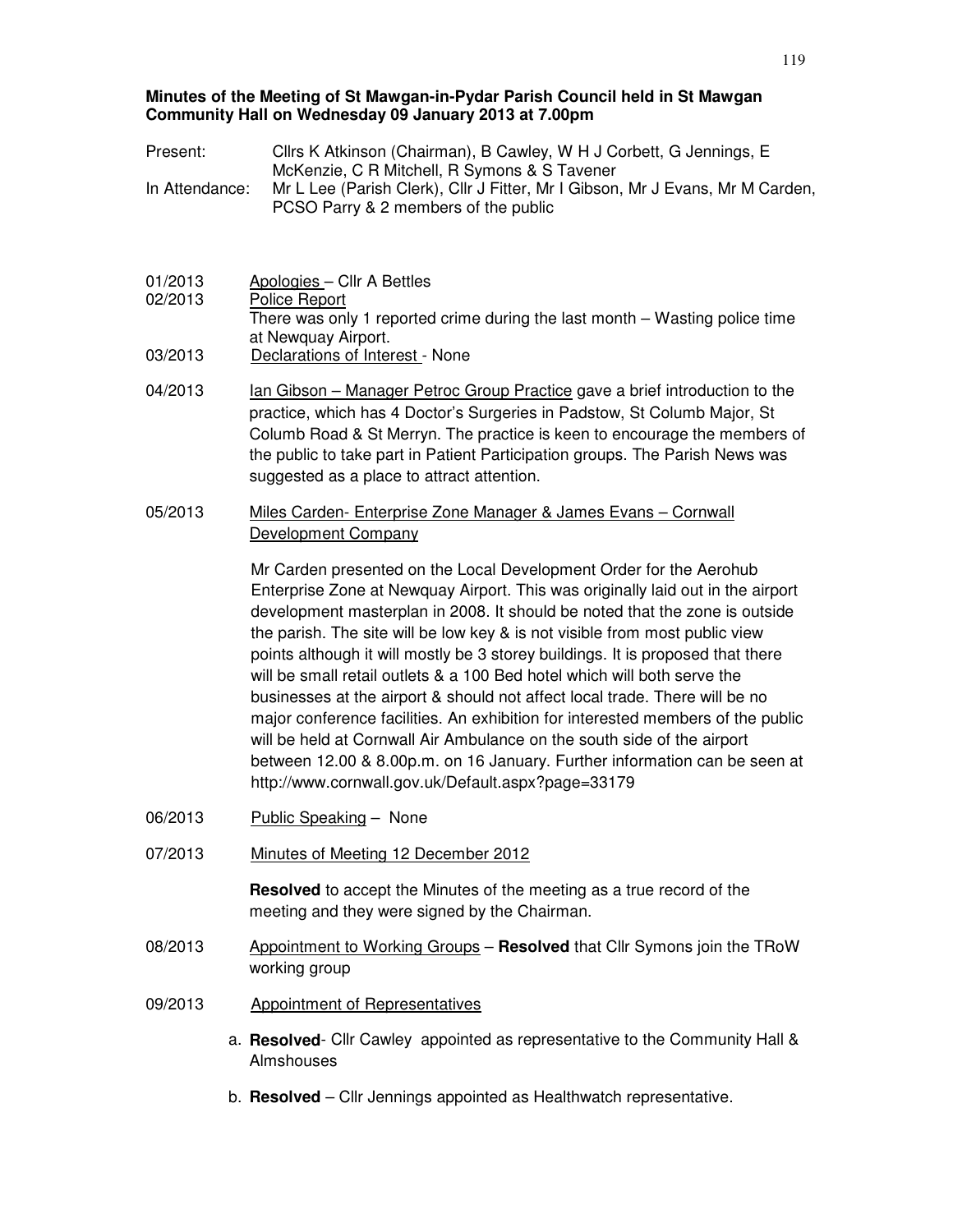- c. **Resolved**  Cllr Symons be appointed as Internal Controller
- 10/2013 Clerks Report -This had been circulated prior to the meeting. The Clerk will remind Hamish Gordon (CC) of the need to repair the bottom 3 steps at North Steps & will also request he looks at the coastal path near The Scarlet Hotel where there is a steep cliff with no barrier in place. Cllr Tavener volunteered to cut the hedge at the beach Road crossing, if the clerk could obtain permission from the land owner.

# 11/2013 Planning-

- a. New Applications It was **Resolved** to make the following responses to Cornwall Council
	- i. PA12/ 11829 The Forge Denzell Mill St Mawgan Mr & Mrs J Winn Proposed erection of detached garage **Resolved – No Objections**
	- ii. PA12/11921 SAR Facility Newquay Airport New Road Carloggas St Mawgan EIA Screening request for a Search and Rescue Helicopter facility including hangar, workshops and ancillary space within a two storey building plus associated hardstanding –No response required
- b. Local Development Order Consultation for the Aerohub Enterprise Zone at Newquay Cornwall Airport – Response by 31 January 2013

The PC is generally happy with the LDO but will express concern that the proposed retail outlets & Hotel could adversely affect local businesses.

- c. Advices and decisions from Cornwall Council
	- i. PA12/08973 The Old Rectory St Mawgan Newquay Cornwall TR8 4EZ Ms Sarah Louveaux Erection of oak-framed log store and storage. **Approved with Conditions**
	- ii. PA12/09024 The Old Rectory St Mawgan Newquay Cornwall TR8 4EZ Ms Sarah Louveaux Listed Building Consent for Erection of oakframed log store and storage. **Approved with Conditions**
	- iii. PA12/10232 Lanvean Workshop Lanvean St Mawgan Mr N Plant

Side extension to workshop **Approved with Conditions**

- **iv.** PA12/10973 Camelia Barn Trevarrian Newquay Mrs Holly Keeling Construction of a balcony at first-floor level over the existing driveway, creating a carport **Approved with Conditions**
- **v.** PA12/06105 Mawgan Porth Pool Lake Retorrick Mill Retention of log cabin. Cllr Tavener declared a Non-Pecuniary Interest in this item. He advised of some concerns about the development, and then left the meeting. The PC has received a copy of the Agricultural Need Report & has also been advised that Mr Sam Dunn (CC) will be making another visit to the site prior to deciding whether to approve this application. The clerk will write to Mr Dunn expressing the PC's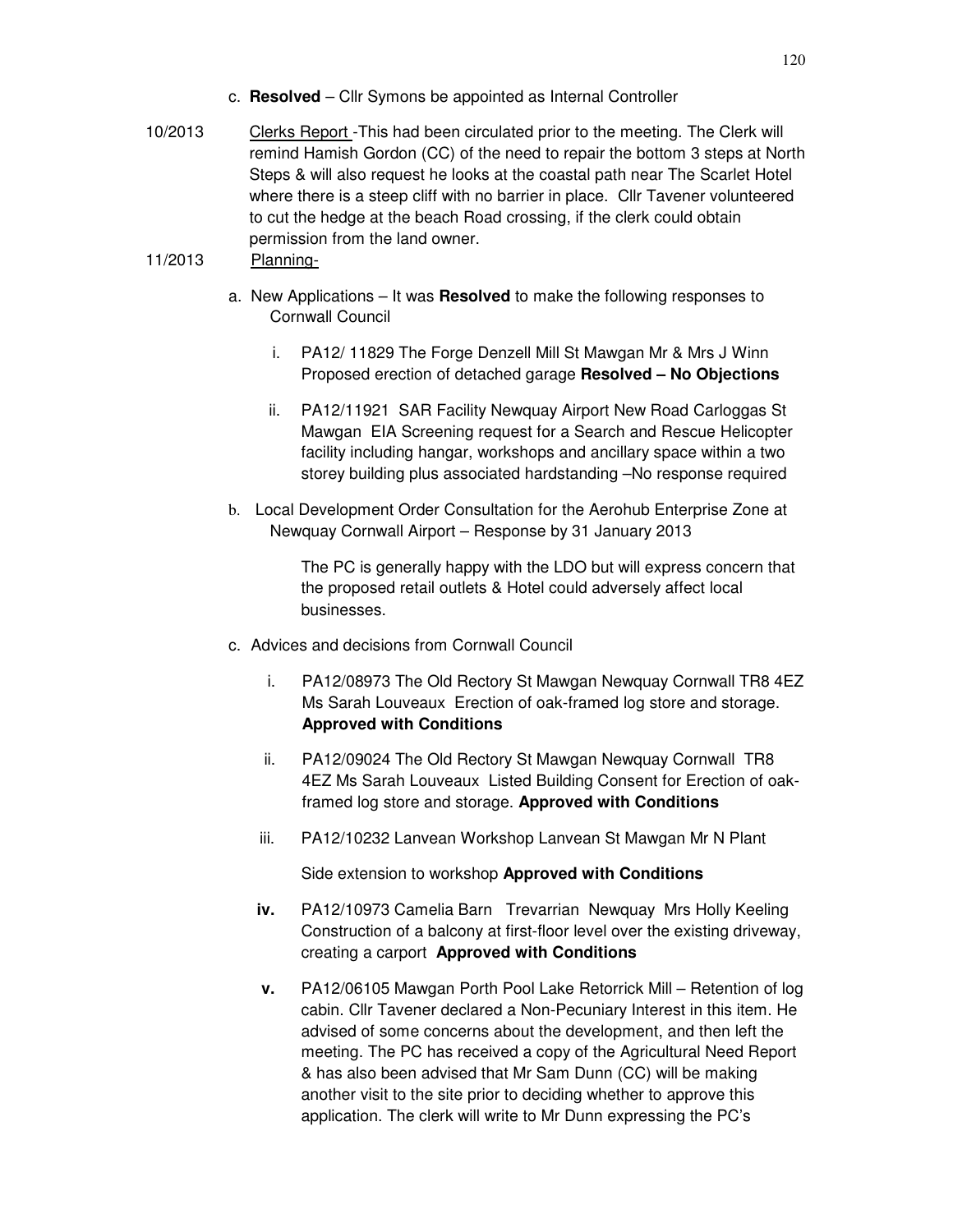concern that the site has been developed in excess of the present & proposed planning permission, in order that he can check when he visits the site. Cllr Tavener returned to the meeting

- **d.** To discuss Enforcement Issues To refer any new issues & updates
	- i. Lanvean Workshop Lanvean St Mawgan –The Clerk will write to Mr Simon Plant (c/o Mrs B Cawley) regarding the untidy site next door to Lanvean workshop.

### 12/2013 Amenity Area

- a. Working Group Report- None Received
- b. Playing Field access from pedestrian bridge The Clerk will follow up CC regarding ownership of the ramp outside the playing field
- c. Scramble net A quotation for £455 +vat had been received. Cllr McKenzie will ask Mr Mogford for further ideas for replacement.
- d. Memorial for PG Hendy **Resolved** to approve memorial
- e. Churchyard Maintenance including removal of 16 conifers

Cllr Mitchell declared a Pecuniary Interest in this item & left the meeting.

Resolved- The Clerk to write to the PCC advising that the PC considered the felling of trees to be outside the scope of its maintenance agreement for the churchyard. Cllr Mitchell returned to the meeting

### 13/2013 Beach & Environment

- a. Working Group Report None Received
- b. Dog Bin at North Steps Prior to the meeting Mr Peter Parkinson advised the clerk that he had been asked by the owner of The Quarry to obtain quotes & carry out work to repair the drainage on the path running down to the North Steps. Mr Parkinson will notify the clerk when this has been completed. Resolved- Cllr Tavener to return the bin to its original position & empty it until the path has been made safe enough for the contractors to empty the bin. The Clerk will advise CC of its intentions

## 14/2013 Transport & Rights of Way

- a. Working Group Report None Received
- b. CC SW Coast Path Local Maintenance Partnership 2013/14 **Resolved**-Not to accept Offer to cut the SW Coast Path
- 15/2013 Reports -None

## 16/2013 Accounts

a. It was **Resolved** to pay the following accounts:

| T Michell     | Maintenance December          | £ 744.00 |
|---------------|-------------------------------|----------|
| L Lee         | Salary & Expenses December    | £ 657.55 |
| St Mawgan PCC | <b>Xmas Tree Contribution</b> | £ 35.00  |